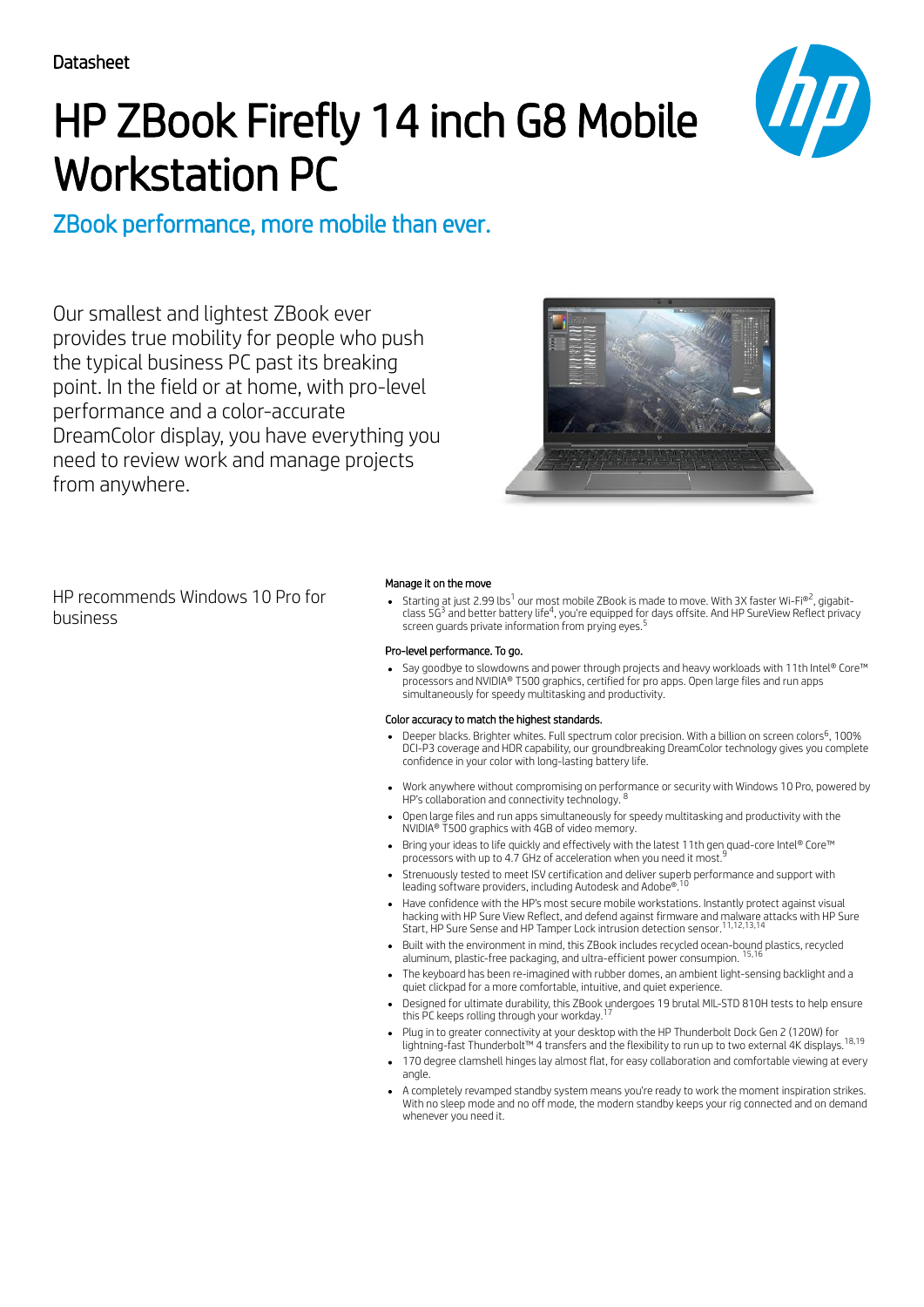# HP ZBook Firefly 14 inch G8 Mobile Workstation PC Specifications Table



| Available Operating Systems                                        | Windows 10 Pro 64 - HP recommends Windows 10 Pro for business <sup>1,6</sup><br>Windows 10 Home 64 <sup>1,6</sup><br>Windows 10 Home Single Language $64$ – HP recommends Windows 10 Pro. <sup>1,6</sup><br>Windows 10 Pro $64^{1,6}$<br>Windows 10 Enterprise 641,6<br>FreeDOS 3.0                                                                                                                                                                                               |
|--------------------------------------------------------------------|-----------------------------------------------------------------------------------------------------------------------------------------------------------------------------------------------------------------------------------------------------------------------------------------------------------------------------------------------------------------------------------------------------------------------------------------------------------------------------------|
| Processor family <sup>2,3,4,5</sup>                                | 11th Generation Intel® Core™ i7 processor; 11th Generation Intel® Core™ i5 processor                                                                                                                                                                                                                                                                                                                                                                                              |
| Available Processors <sup>2,3,4,5</sup>                            | Intel® Core™ i5-1135G7 (2.4 GHz base frequency, up to 4.2 GHz with Intel® Turbo Boost Technology, 8 MB L3 cache, 4 cores)<br>Intel® Core™ i7-1165G7 (2.8 GHz base frequency, up to 4.7 GHz with Intel® Turbo Boost Technology, 12 MB L3 cache, 4 cores)                                                                                                                                                                                                                           |
| Chipset                                                            | Intel® Integrated SoC                                                                                                                                                                                                                                                                                                                                                                                                                                                             |
| Display size (diagonal)                                            | 14"                                                                                                                                                                                                                                                                                                                                                                                                                                                                               |
| Maximum memory                                                     | 32GB DDR4-2666 non-ECC SDRAM (discrete graphics configurations); 64 GB DDR4-2666 non-ECC SDRAM (integrated graphics configurations) 8                                                                                                                                                                                                                                                                                                                                             |
| Memory slots                                                       | 2 SODIMM, supports dual channel (integrated graphics configurations), Memory soldered down, supports dual channel (discrete graphics configurations)                                                                                                                                                                                                                                                                                                                              |
| Internal storage                                                   | 256 GB up to 2 TB PCle® Gen3 x4 NVMe™ M.2 2280 TLC Self Encrypting (SED) Solid State Drive (SSD) <sup>7</sup><br>256 GB up to 512 GB PCle® Gen3 x4 NVMe™ M.2 2280 TLC Solid State Drive (SSD) <sup>7</sup><br>256 GB PCIe® Gen3 x4 NVMe™ M.2 2280 TLC Value Solid State Drive (SSD) <sup>7</sup><br>512 GB Intel® PCIe® NVMe™ QLC M.2 SSD with 32 GB Intel® Optane™ memory H10 PCIe® NVMe™ M.2 QLC SSD <sup>7, 50, 51</sup><br>128 GB PCIe® Gen 3 x 2 NVMe ™ M.2 SSD <sup>7</sup> |
| Display <sup>11,33,36,37</sup>                                     | 14" diagonal, FHD (1920 x 1080), IPS, anti-glare, 500 nits, 100% DCI-P3, HP DreamColor<br>14" diagonal, FHD (1920 x 1080), touch, IPS, anti-glare, 250 nits, 45% NTSC<br>14" diagonal, FHD (1920 x 1080), IPS, anti-glare, 400 nits, 100% sRGB<br>14" diagonal, FHD (1920 x 1080), touch, IPS, 250 nits, 45% NTSC<br>14" diagonal, FHD (1920 x 1080), IPS, anti-glare, 1000 nits, 72% NTSC, HP Sure View Reflect integrated privacy screen                                        |
| Available Graphics                                                 | Integrated: Intel® Iris® Xe Graphics <sup>11,27,28,32</sup><br>Discrete: NVIDIA® T500 (4 GB GDDR5 dedicated) <sup>12,32</sup><br>(Intel® Iris® Xe Graphics capabilities require system to be confiqured with Intel® Core™ i5 or i7 processors and dual channel memory. Intel® Iris® Xe Graphics<br>with Intel® Core™ i5 or 7 processors and single channel memory will only function as UHD graphics.)                                                                            |
| Audio                                                              | Audio by Bang & Olufsen, dual stereo speakers, HP World Facing Microphone dual array digital microphones, functions keys for volume up and down, combo<br>microphone/headphone jack, HD audio                                                                                                                                                                                                                                                                                     |
| Memory card device                                                 | 1 smart card reader (select models)                                                                                                                                                                                                                                                                                                                                                                                                                                               |
| <b>Ports and Connectors</b>                                        | Left side: 1 headphone/microphone combo; 1 SuperSpeed USB Type-A 5Gbps signaling rate; 1 SuperSpeed USB Type-A 5Gbps signaling rate (charging)<br>Right side: 1 power connector; 1 HDMI 1.4b; 2 Thunderbolt™ 4 with USB4™ Type-C® 40Gbps signaling rate (USB Power Delivery, DisplayPort™ 1.4, HP Sleep<br>and Charge)                                                                                                                                                            |
| Available Keyboards                                                | HP Premium Quiet Keyboard - spill-resistant, full-size keyboard with drain and DuraKeys; HP Premium Quiet Keyboard - spill-resistant, full-size, backlit<br>keyboard with drain and DuraKeys                                                                                                                                                                                                                                                                                      |
| <b>Available Pointing Devices</b>                                  | Dual pointstick; Clickpad with multi-touch gesture support, taps enabled as default; Microsoft Precision Touchpad with gesture support                                                                                                                                                                                                                                                                                                                                            |
| WLAN <sup>9</sup>                                                  | Intel® Wi-Fi 6 AX201 (2x2) and Bluetooth® 5 combo, non-vPro®                                                                                                                                                                                                                                                                                                                                                                                                                      |
| WWAN 10,47                                                         | Intel® XMM™ 7360 LTE Advanced CAT 9<br>Qualcomm® Snapdragon™ X55 5G Modem-RF System                                                                                                                                                                                                                                                                                                                                                                                               |
| Camera <sup>13,14</sup>                                            | 720p HD camera; 720p HD IR camera                                                                                                                                                                                                                                                                                                                                                                                                                                                 |
| Software <sup>18,19,20,22,23,26</sup>                              | Bing search for IE11; Buy Office; CyberLink Power Media Player; HP Hotkey Support; HP Noise Cancellation Software; HP Performance Advisor; HP Recovery<br>Manager; HP Support Assistant; Native Miracast support; HP Connection Optimizer; HP ZCentral Remote Boost Software; myHP                                                                                                                                                                                                |
| Security<br>management <sup>24,25,31,32,34,38,40,42,43,44,45</sup> | HP Secure Erase; HP Manageability Integration Kit; HP Sure Sense; HP Sure Recover Gen3; HP BIOSphere Gen6; HP Sure Start Gen6; HP Sure Admin; HP Sure<br>View Reflect: HP Tamper Lock: MS Bitlocker Encryption: HP Proactive Security: HP Image Assistant Gen4.6: HP Sure Click 1.5: HP TPM Configuration Utility: HP<br>Sure Run Gen4; HP Client Security Manager Gen7; HP Sure Recover Gen4 with Embedded Reimaging; Secured-core PC capable                                    |
| Fingerprint reader                                                 | Fingerprint reader (select models)                                                                                                                                                                                                                                                                                                                                                                                                                                                |
| Power                                                              | HP Smart 65 W External AC Power Adapter; HP Smart 45 W External AC Power Adapter                                                                                                                                                                                                                                                                                                                                                                                                  |
| Battery type <sup>30</sup>                                         | HP Long Life 3-cell, 53 Wh Li-ion polymer                                                                                                                                                                                                                                                                                                                                                                                                                                         |
| Battery life <sup>15</sup>                                         | Up to 14 hours                                                                                                                                                                                                                                                                                                                                                                                                                                                                    |
| Battery recharge time                                              | Supports battery fast charge: approximately 50% in 30 minutes                                                                                                                                                                                                                                                                                                                                                                                                                     |
| Dimensions                                                         | 12.73 x 8.45 x 0.71 in; 32.3 x 21.46 x 1.79 cm                                                                                                                                                                                                                                                                                                                                                                                                                                    |
| Weight                                                             | Starting at 2.98 lb; Starting at 1.35 kg (Weight varies by configuration and components.)                                                                                                                                                                                                                                                                                                                                                                                         |
| Energy efficiency compliance <sup>16,52</sup>                      | ENERGY STAR® certified and EPEAT® Gold registered configurations available                                                                                                                                                                                                                                                                                                                                                                                                        |
| Sustainable impact specifications <sup>17</sup>                    | Low halogen                                                                                                                                                                                                                                                                                                                                                                                                                                                                       |